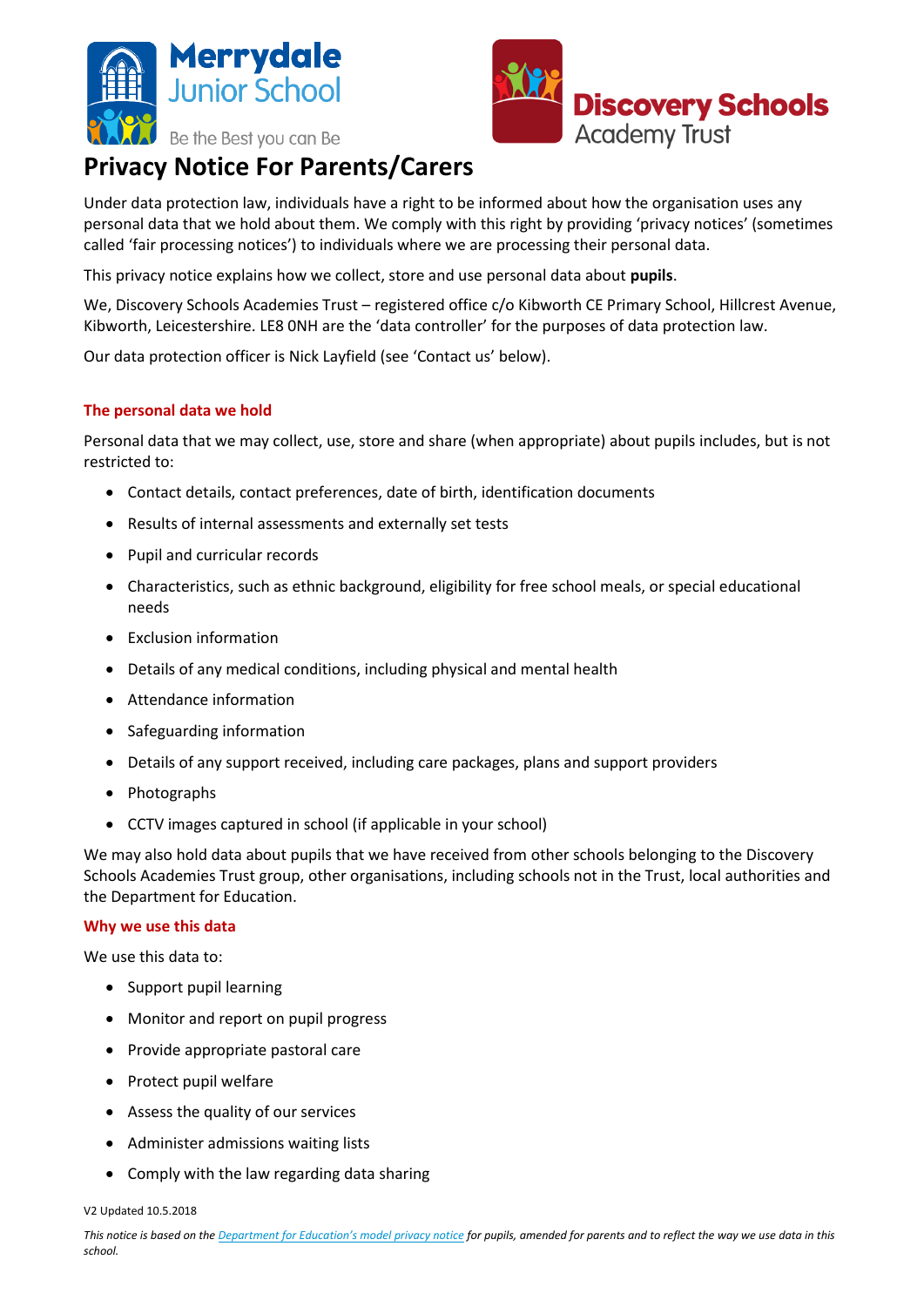# **Our legal basis for using this data**

We only collect and use pupils' personal data when the law allows us under the Education Act 1996 and subject to Article 6 of the General Data Protection Regulation whereby one or more of the following apply. Most commonly, we process it where:

- We need to comply with a legal obligation
- We need it to perform an official task in the public interest

Less commonly, we may also process pupils' personal data in situations where:

- We have obtained consent to use it in a certain way
- We need to protect the individual's vital interests (or someone else's interests)

Where we have obtained consent to use pupils' personal data, this consent can be withdrawn at any time. We will make this clear when we ask for consent and explain how consent can be withdrawn.

Some of the reasons listed above for collecting and using pupils' personal data overlap, and there may be several grounds which justify our use of this data.

## **Collecting this information**

While the majority of information we collect about pupils is mandatory, there is some information that can be provided voluntarily.

Whenever we seek to collect information from you or your child, we make it clear whether providing it is mandatory or optional. If it is mandatory, we will explain the possible consequences of not complying.

## **How we store this data**

We keep personal information about pupils while they are attending our school. We may also keep it beyond their attendance at our school if this is necessary in order to comply with our legal obligations. Our Document Retention Management Policy sets out how long we keep information about pupils. A copy of this policy can be requested from your school.

## **Data sharing**

We do not share information about pupils with any third party without consent unless the law and our policies allow us to do so.

Where it is legally required, or necessary (and it complies with data protection law) we may share personal information about pupils with:

- Our local authority to meet our legal obligations to share certain information with it, such as safeguarding concerns and exclusions
- Discovery Schools Academies Trust to meet legitimate interests of pupils in the organisation
- The Department for Education to meet our statutory requirement under Section 537A of the Education Act 1966
- The pupil's family and representatives- to meet both legitimate and vital interests of pupils in our organisation.
- Educators and examining bodies to enable them to provide the service we have contracted them for
- Our regulator Ofsted

V2 Updated 10.5.2018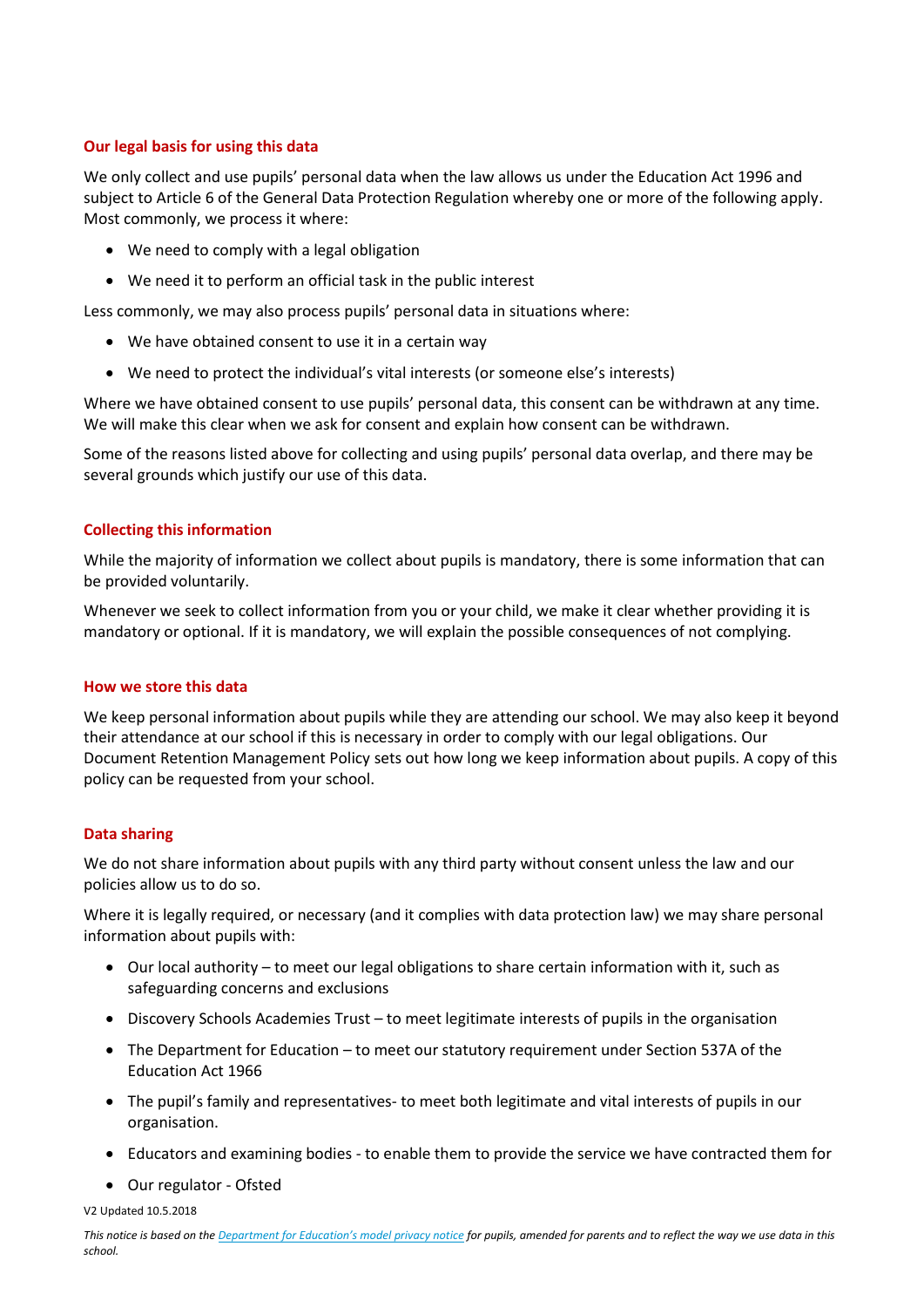- Suppliers and service providers to enable them to provide the service we have contracted them for
- Financial organisations- to enable them to provide the service we have contracted them for
- Central and local government to meet our legal obligations to share certain information with it, such as attendance and attainment
- Health and social welfare organisations e.g the school nurse team to meet both legitimate and vital interests of pupils in our organisation.

#### **National Pupil Database**

We are required to provide information about pupils to the Department for Education as part of statutory data collections such as the school census.

Some of this information is then stored in the [National Pupil Database](https://www.gov.uk/government/publications/national-pupil-database-user-guide-and-supporting-information) (NPD), which is owned and managed by the Department and provides evidence on school performance to inform research.

The database is held electronically so it can easily be turned into statistics. The information is securely collected from a range of sources including schools, local authorities and exam boards.

The Department for Education may share information from the NPD with other organisations which promote children's education or wellbeing in England. Such organisations must agree to strict terms and conditions about how they will use the data.

For more information, see the Department's webpage on [how it collects and shares research data.](https://www.gov.uk/data-protection-how-we-collect-and-share-research-data)

You can also [contact the Department for Education](https://www.gov.uk/contact-dfe) with any further questions about the NPD.

#### **Parents and pupils' rights regarding personal data**

Individuals have a right to make a **'subject access request'** to gain access to personal information that the organisation holds about them.

Parents/carers can make a request with respect to their child's data where the child is not considered mature enough to understand their rights over their own data (usually under the age of 12), or where the child has provided consent.

Parents also have the right to make a subject access request with respect to any personal data the school holds about them.

If you make a subject access request, and if we do hold information about you or your child, we will:

- Give you a description of it
- Tell you why we are holding and processing it, and how long we will keep it for
- Explain where we got it from, if not from you or your child
- Tell you who it has been, or will be, shared with
- Let you know whether any automated decision-making is being applied to the data, and any consequences of this
- Give you a copy of the information in an intelligible form

Individuals also have the right for their personal information to be transmitted electronically to another organisation in certain circumstances.

If you would like to make a request, please contact our data protection officer.

V2 Updated 10.5.2018

*This notice is based on the [Department for Education's model privacy notice](https://www.gov.uk/government/publications/data-protection-and-privacy-privacy-notices) for pupils, amended for parents and to reflect the way we use data in this school.*